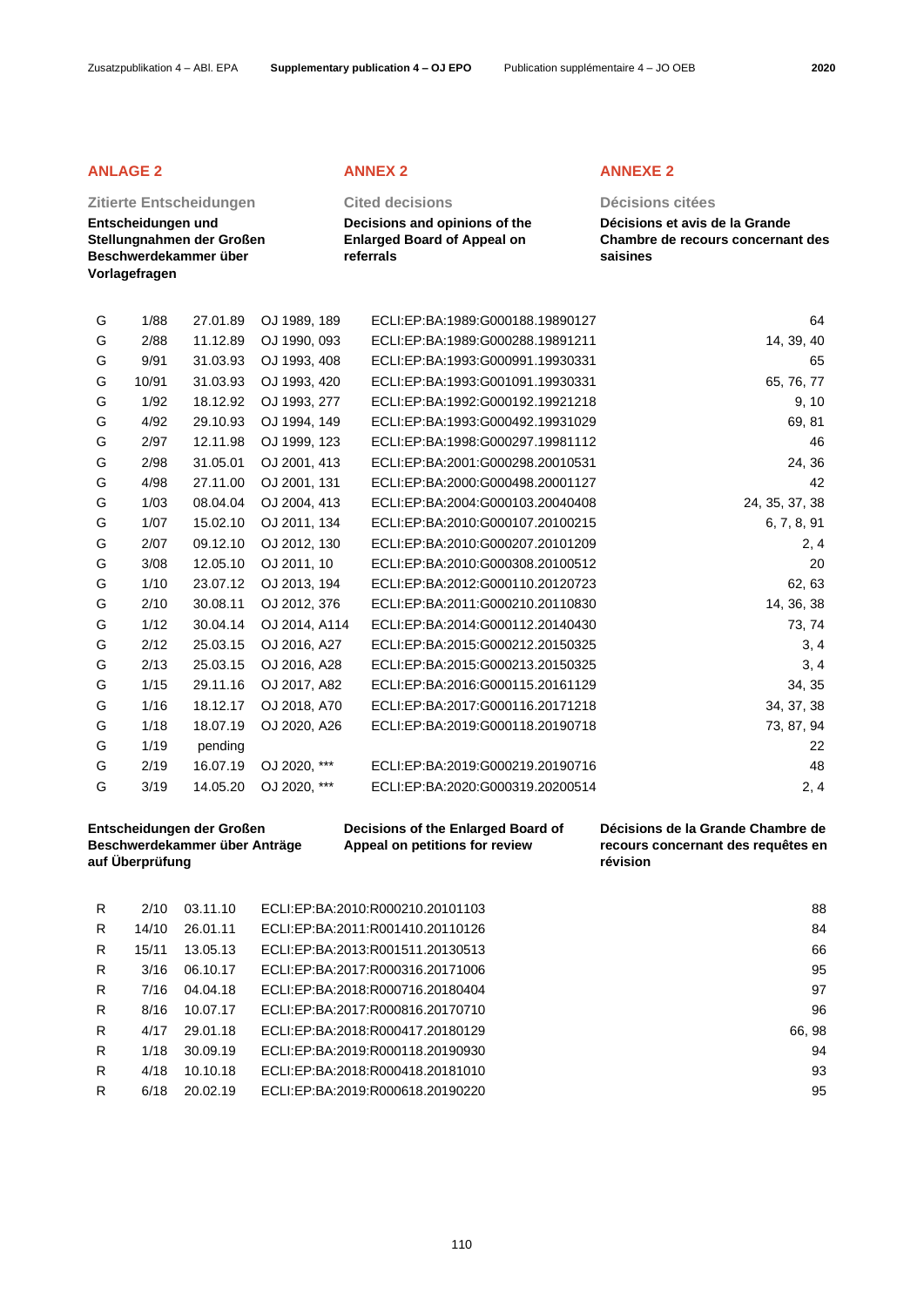| Entscheidungen der Juristischen<br><b>Beschwerdekammer</b> |         |        |          | Appeal       | Decisions of the Legal Board of      | Décisions de la chambre de recours<br>juridique |                         |
|------------------------------------------------------------|---------|--------|----------|--------------|--------------------------------------|-------------------------------------------------|-------------------------|
| J                                                          | 14/87   | 3.1.01 | 20.05.87 | OJ 1988, 295 | ECLI:EP:BA:1987:J001487.19870520     |                                                 | 64                      |
| J                                                          | 19/87   | 3.1.01 | 21.03.88 |              | ECLI:EP:BA:1988:J001987.19880321     |                                                 | 32                      |
| J                                                          | 2/14    | 3.1.01 | 15.06.15 |              | ECLI:EP:BA:2015:J000214.20150615     |                                                 | 57                      |
| J                                                          | 4/17    | 3.1.01 | 16.05.18 |              | ECLI:EP:BA:2018:J000417.20180516     |                                                 | 58                      |
| J                                                          | 16/17   | 3.1.01 | 12.07.18 |              | ECLI:EP:BA:2018:J001617.20180712     |                                                 | 56                      |
| Entscheidungen der Technischen<br><b>Beschwerdekammern</b> |         |        |          | appeal       | Decisions of the technical boards of | Décisions des chambres de recours<br>techniques |                         |
| т                                                          | 219/83  | 3.3.01 | 26.11.85 | OJ 1986, 211 | ECLI:EP:BA:1985:T021983.19851126     |                                                 | 66                      |
| т                                                          | 287/86  | 3.4.01 | 28.03.88 |              | ECLI:EP:BA:1988:T028786.19880328     |                                                 | 16                      |
| т                                                          | 482/89  | 3.5.02 | 11.12.90 | OJ 1992, 646 | ECLI:EP:BA:1990:T048289.19901211     |                                                 | 66                      |
| т                                                          | 270/90  | 3.3.03 | 21.03.91 | OJ 1993, 725 | ECLI:EP:BA:1991:T027090.19910321     |                                                 | 66                      |
| Τ                                                          | 595/90  | 3.2.02 | 24.05.93 | OJ 1994, 695 | ECLI:EP:BA:1993:T059590.19930524     |                                                 | 89                      |
| Τ                                                          | 969/90  | 3.4.01 | 12.05.92 |              | ECLI:EP:BA:1992:T096990.19920512     |                                                 | 66                      |
| т                                                          | 221/91  | 3.2.01 | 08.12.92 |              | ECLI:EP:BA:1992:T022191.19921208     |                                                 | 66                      |
| T.                                                         | 92/92   | 3.2.01 | 21.09.93 |              | ECLI:EP:BA:1993:T009292.19930921     |                                                 | 80                      |
| T.                                                         | 39/93   | 3.3.03 | 14.02.96 | OJ 1997, 134 | ECLI:EP:BA:1996:T003993.19960214     |                                                 | $\overline{\mathbf{4}}$ |
| T.                                                         | 82/93   | 3.4.01 | 15.05.95 | OJ 1996, 274 | ECLI:EP:BA:1995:T008293.19950515     |                                                 | 41                      |
| T.                                                         | 225/93  | 3.3.03 | 13.05.97 |              | ECLI:EP:BA:1997:T022593.19970513     |                                                 | 29                      |
| т                                                          | 326/93  | 3.5.01 | 29.11.94 |              | ECLI:EP:BA:1994:T032693.19941129     |                                                 | 66                      |
| T.                                                         | 861/93  | 3.3.03 | 29.04.94 |              | ECLI:EP:BA:1994:T086193.19940429     |                                                 | 80                      |
| T.                                                         | 977/93  | 3.3.04 | 30.03.99 | OJ 2001, 084 | ECLI:EP:BA:1999:T097793.19990330     |                                                 | 9                       |
| т                                                          | 301/94  | 3.3.02 | 28.11.96 |              | ECLI:EP:BA:1996:T030194.19961128     |                                                 | 9                       |
| T.                                                         | 272/95  | 3.3.04 | 15.04.99 | OJ 1999, 590 | ECLI:EP:BA:1999:T027295.19990415     |                                                 | 2, 3                    |
| Τ                                                          | 541/96  | 3.4.01 | 07.03.01 |              | ECLI:EP:BA:2001:T054196.20010307     |                                                 | 30                      |
| Τ                                                          | 990/96  | 3.3.01 | 12.02.98 | OJ 1998, 489 | ECLI:EP:BA:1998:T099096.19980212     |                                                 | 14                      |
| т                                                          | 775/97  | 3.2.02 | 03.04.01 |              | ECLI:EP:BA:2001:T077597.20010403     |                                                 | 7,8                     |
| T.                                                         | 685/98  | 3.5.02 | 21.09.98 | OJ 1999, 346 | ECLI:EP:BA:1998:T068598.19980921     |                                                 | 64                      |
| т                                                          | 728/98  | 3.3.01 | 12.05.00 | OJ 2001, 319 | ECLI:EP:BA:2000:T072898.20000512     |                                                 | 14                      |
| T.                                                         | 172/99  | 3.3.03 | 07.03.02 |              | ECLI:EP:BA:2002:T017299.20020307     |                                                 | 24, 26                  |
| Т                                                          | 641/00  | 3.5.01 | 26.09.02 | OJ 2003, 352 | ECLI:EP:BA:2002:T064100.20020926     |                                                 | 18                      |
| Т                                                          | 131/01  | 3.2.01 | 18.07.02 | OJ 2003, 115 | ECLI:EP:BA:2002:T013101.20020718     |                                                 | 80                      |
| Τ                                                          | 370/02  | 3.3.07 | 14.12.06 |              | ECLI:EP:BA:2006:T037002.20061214     |                                                 | $\boldsymbol{9}$        |
| Т                                                          | 502/02  | 3.5.01 | 17.01.03 |              | ECLI:EP:BA:2003:T050202.20030117     |                                                 | 42                      |
| Т                                                          | 663/02  | 3.4.01 | 17.03.11 |              | ECLI:EP:BA:2011:T066302.20110317     |                                                 | $\,6$                   |
| Τ                                                          | 172/03  | 3.5.01 | 27.11.03 |              | ECLI:EP:BA:2003:T017203.20031127     |                                                 | 17                      |
| Т                                                          | 258/03  | 3.5.01 | 21.04.04 |              | ECLI:EP:BA:2004:T025803.20040421     |                                                 | 20                      |
| Т                                                          | 315/03  | 3.3.08 | 06.07.04 | OJ 2005, 246 | ECLI:EP:BA:2004:T031503.20040706     |                                                 | 2, 3                    |
| Т                                                          | 464/05  | 3.2.06 | 14.05.07 |              | ECLI:EP:BA:2007:T046405.20070514     |                                                 | 29                      |
| Т                                                          | 466/05  | 3.3.03 | 19.12.06 |              | ECLI:EP:BA:2006:T046605.20061219     |                                                 | 29                      |
| Т                                                          | 666/05  | 3.3.04 | 13.11.08 |              | ECLI:EP:BA:2008:T066605.20081113     |                                                 | 3                       |
| т                                                          | 1213/05 | 3.3.04 | 27.09.07 |              | ECLI:EP:BA:2007:T121305.20070927     |                                                 | 3                       |
| т                                                          | 1227/05 | 3.5.01 | 13.12.06 | OJ 2007, 574 | ECLI:EP:BA:2006:T122705.20061213     |                                                 | 21                      |
| Т                                                          | 690/06  | 3.5.01 | 24.04.07 |              | ECLI:EP:BA:2007:T069006.20070424     |                                                 | 90                      |
| Т                                                          | 704/06  | 3.3.08 | 15.03.07 |              | ECLI:EP:BA:2007:T070406.20070315     |                                                 | 80                      |
| Т                                                          | 784/06  | 3.3.08 | 23.06.10 |              | ECLI:EP:BA:2010:T078406.20100623     |                                                 | 20                      |
| Τ                                                          | 46/07   | 3.2.04 | 26.06.07 |              | ECLI:EP:BA:2007:T004607.20070626     |                                                 | 94                      |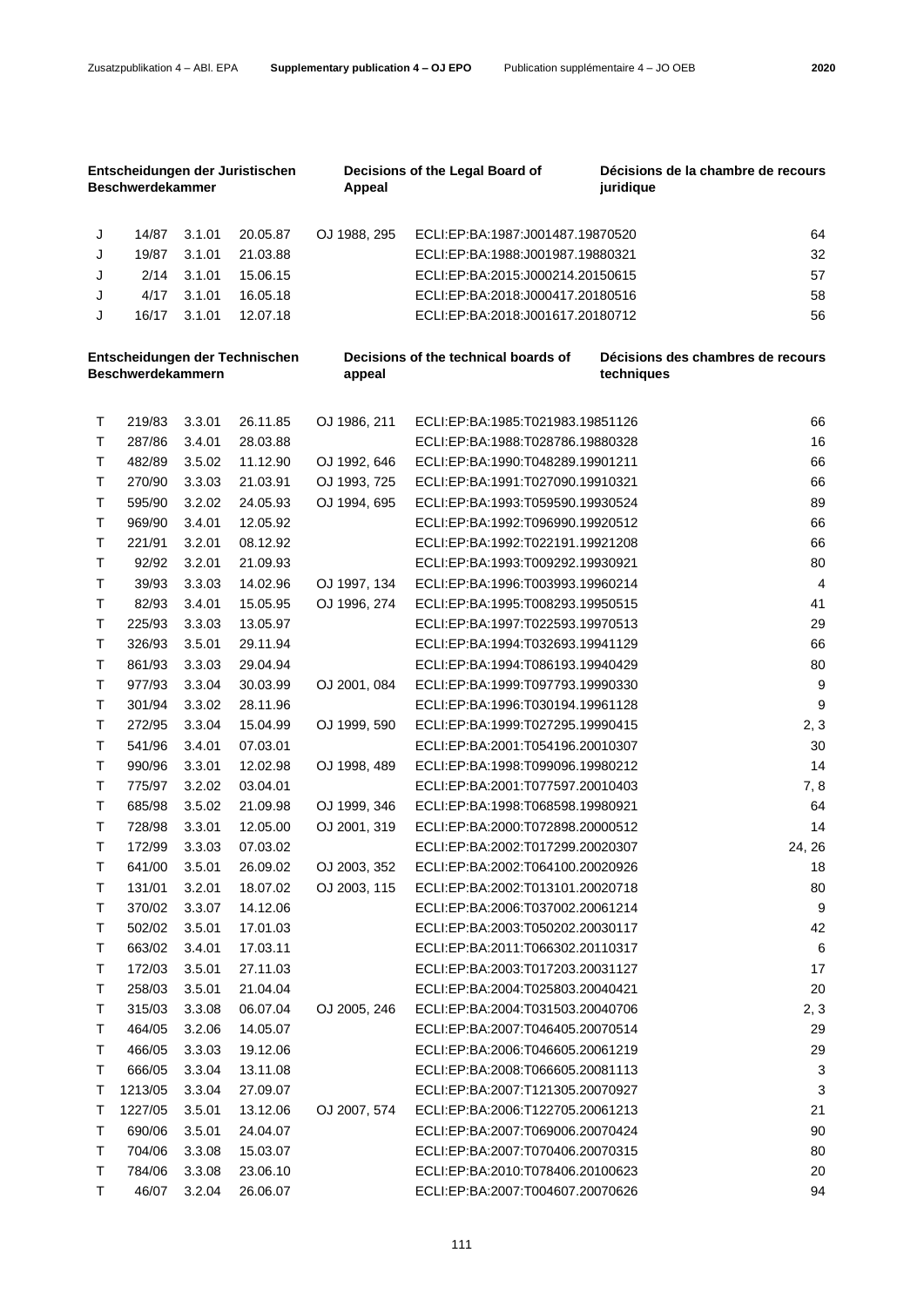| Т | 608/07  | 3.3.03 | 27.04.09 | ECLI:EP:BA:2009:T060807.20090427 | 24, 30       |
|---|---------|--------|----------|----------------------------------|--------------|
| т | 815/07  | 3.2.06 | 15.07.08 | ECLI:EP:BA:2008:T081507.20080715 | 24, 30       |
| Т | 926/07  | 3.2.04 | 14.05.08 | ECLI:EP:BA:2008:T092607.20080514 | 80           |
| Τ | 993/07  | 3.5.03 | 20.05.10 | ECLI:EP:BA:2010:T099307.20100520 | 83           |
| Т | 1553/07 | 3.2.01 | 08.06.10 | ECLI:EP:BA:2010:T155307.20100608 | 80           |
| Τ | 1695/07 | 3.3.07 | 28.09.11 | ECLI:EP:BA:2011:T169507.20110928 | 6, 8         |
| Τ | 1990/07 | 3.5.01 | 13.06.12 | ECLI:EP:BA:2012:T199007.20120613 | 79           |
| Τ | 305/08  | 3.2.06 | 18.02.10 | ECLI:EP:BA:2010:T030508.20100218 | 58           |
| т | 361/08  | 3.3.08 | 03.12.09 | ECLI:EP:BA:2009:T036108.20091203 | 84, 85       |
| Τ | 570/08  | 3.3.06 | 17.02.12 | ECLI:EP:BA:2012:T057008.20120217 | 66           |
| Т | 671/08  | 3.4.03 | 18.09.12 | ECLI:EP:BA:2012:T067108.20120918 | 85           |
| Τ | 922/08  | 3.2.02 | 13.10.11 | ECLI:EP:BA:2011:T092208.20111013 | 85           |
| Τ | 1069/08 | 3.3.08 | 08.09.11 | ECLI:EP:BA:2011:T106908.20110908 | 80           |
| Т | 1741/08 | 3.5.06 | 02.08.12 | ECLI:EP:BA:2012:T174108.20120802 | 19           |
| Τ | 1798/08 | 3.2.02 | 21.08.12 | ECLI:EP:BA:2012:T179808.20120821 | 8            |
| Τ | 593/09  | 3.3.09 | 20.12.11 | ECLI:EP:BA:2011:T059309.20111220 | 24, 29, 30   |
| Т | 834/09  | 3.3.05 | 02.02.12 | ECLI:EP:BA:2012:T083409.20120202 | 11           |
| Τ | 1358/09 | 3.5.07 | 21.11.14 | ECLI:EP:BA:2014:T135809.20141121 | 20           |
| Τ | 1621/09 | 3.2.03 | 22.09.11 | ECLI:EP:BA:2011:T162109.20110922 | 80           |
| Т | 2045/09 | 3.3.04 | 14.05.14 | ECLI:EP:BA:2014:T204509.20140514 | 9            |
| Т | 2259/09 | 3.2.02 | 07.06.13 | ECLI:EP:BA:2013:T225909.20130607 | 40           |
| Т | 42/10   | 3.5.01 | 28.02.13 | ECLI:EP:BA:2013:T004210.20130228 | 20           |
| Τ | 122/10  | 3.2.06 | 09.12.11 | ECLI:EP:BA:2011:T012210.20111209 | 86           |
| Τ | 197/10  | 3.3.06 | 28.10.11 | ECLI:EP:BA:2011:T019710.20111028 | 43           |
| Т | 306/10  | 3.5.07 | 04.02.15 | ECLI:EP:BA:2015:T030610.20150204 | 19           |
| Τ | 358/10  | 3.2.03 | 12.07.12 | ECLI:EP:BA:2012:T035810.20120712 | 90           |
| Т | 1525/10 | 3.3.02 | 20.09.11 | ECLI:EP:BA:2011:T152510.20110920 | 85           |
| Τ | 1732/10 | 3.2.07 | 19.12.13 | ECLI:EP:BA:2013:T173210.20131219 | 86           |
| Τ | 2079/10 | 3.5.01 | 19.04.18 | ECLI:EP:BA:2018:T207910.20180419 | 17           |
| Τ | 23/11   | 3.3.05 | 13.02.14 | ECLI:EP:BA:2014:T002311.20140213 | 9            |
| т | 144/11  | 3.5.01 | 14.08.18 | ECLI:EP:BA:2018:T014411.20180814 | 20           |
| Т | 682/11  | 3.2.02 | 03.12.14 | ECLI:EP:BA:2014:T068211.20141203 | 81           |
| Т | 1354/11 | 3.3.02 | 25.06.15 | ECLI:EP:BA:2015:T135411.20150625 | 79           |
| т | 1370/11 | 3.5.06 | 11.03.16 | ECLI:EP:BA:2016:T137011.20160311 | 20           |
| T | 1414/11 | 3.3.09 | 23.07.13 | ECLI:EP:BA:2013:T141411.20130723 | 36           |
| т | 1463/11 | 3.5.01 | 29.11.16 | ECLI:EP:BA:2016:T146311.20161129 | 18, 20       |
| Т | 1713/11 | 3.2.04 | 12.12.12 | ECLI:EP:BA:2012:T171311.20121212 | 58           |
| Т | 1852/11 | 3.2.05 | 10.10.16 | ECLI:EP:BA:2016:T185211.20161010 | 78           |
| Τ | 2068/11 | 3.3.08 | 17.03.15 | ECLI:EP:BA:2015:T206811.20150317 | 28           |
| Τ | 2501/11 | 3.5.01 | 10.10.17 | ECLI:EP:BA:2017:T250111.20171010 | 77           |
| Τ | 2563/11 | 3.3.01 | 05.09.17 | ECLI:EP:BA:2017:T256311.20170905 | 43           |
| Т | 2619/11 | 3.4.02 | 25.02.13 | ECLI:EP:BA:2013:T261911.20130225 | 36           |
| Т | 140/12  | 3.3.10 | 10.03.15 | ECLI:EP:BA:2015:T014012.20150310 | 85           |
| т | 236/12  | 3.2.01 | 14.11.14 | ECLI:EP:BA:2014:T023612.20141114 | 40           |
| т | 388/12  | 3.4.01 | 07.03.17 | ECLI:EP:BA:2017:T038812.20170307 |              |
| Τ | 658/12  | 3.5.01 | 18.10.18 | ECLI:EP:BA:2018:T065812.20181018 | 84, 85<br>90 |
| Τ | 854/12  | 3.2.01 | 08.08.16 | ECLI:EP:BA:2016:T085412.20160808 | 53, 54       |
| Т | 1045/12 | 3.5.06 | 23.10.18 | ECLI:EP:BA:2018:T104512.20181023 | 22           |
| Т | 1050/12 | 3.3.01 | 22.01.18 | ECLI:EP:BA:2018:T105012.20180122 | 11           |
| Т | 1338/12 | 3.3.08 | 14.12.18 | ECLI:EP:BA:2018:T133812.20181214 | 28           |
| Τ | 1697/12 | 3.3.09 | 18.09.14 | ECLI:EP:BA:2014:T169712.20140918 | 85           |
|   |         |        |          |                                  |              |

T 390/07 3.3.08 20.11.08 ECLI:EP:BA:2008:T039007.20081120 85 T 608/07 3.3.03 27.04.09 ECLI:EP:BA:2009:T060807.20090427 24, 30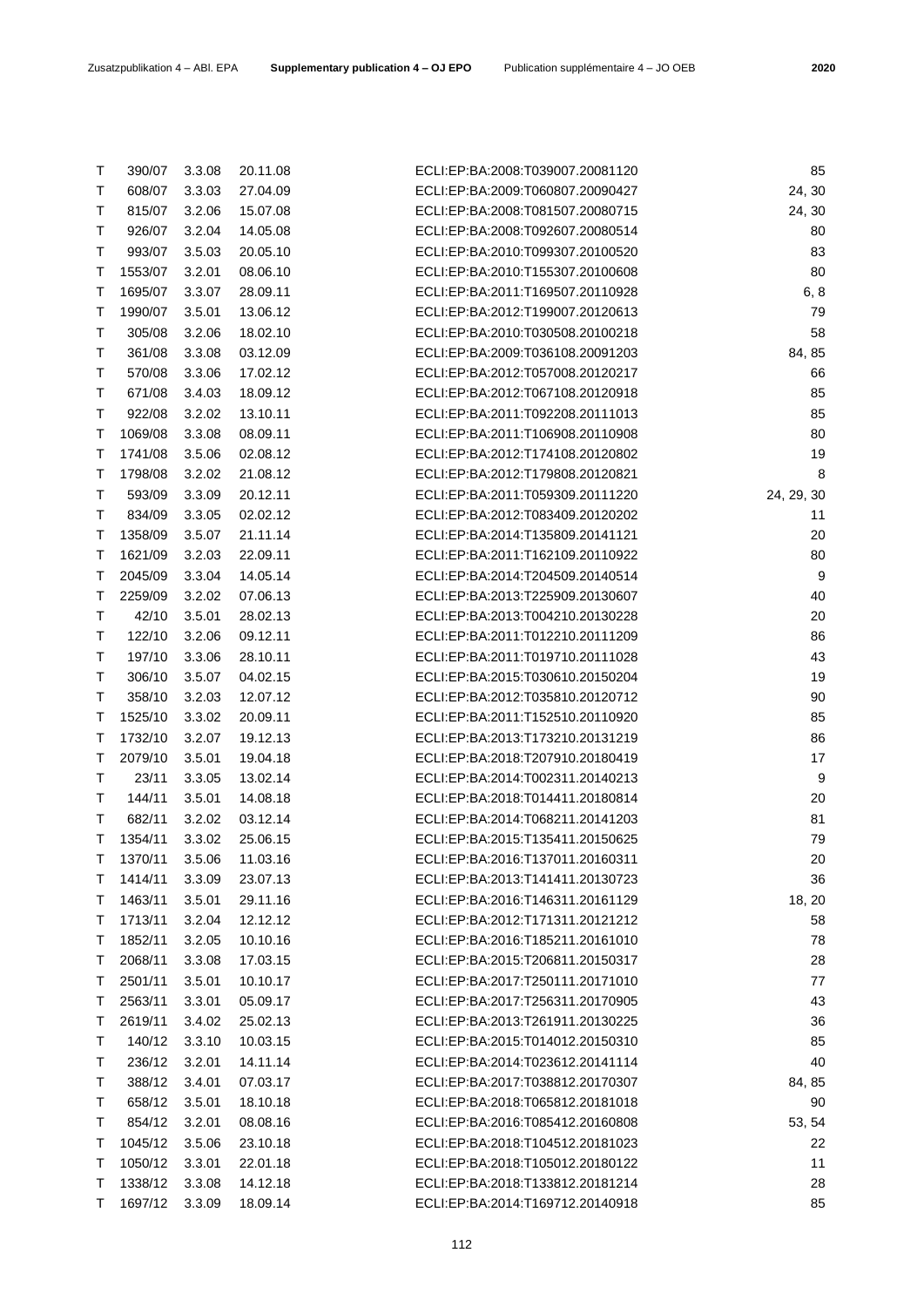| Τ | 1727/12 | 3.2.05 | 01.02.16 |              | ECLI:EP:BA:2016:T172712.20160201 | 24             |
|---|---------|--------|----------|--------------|----------------------------------|----------------|
| Т | 1731/12 | 3.4.01 | 15.02.19 |              | ECLI:EP:BA:2019:T173112.20190215 | $\overline{7}$ |
| Т | 1761/12 | 3.4.01 | 19.12.17 |              | ECLI:EP:BA:2017:T176112.20171219 | 16             |
| Т | 1914/12 | 3.2.05 | 13.06.18 |              | ECLI:EP:BA:2018:T191412.20180613 | 80, 81         |
| Τ | 2061/12 | 3.2.07 | 19.10.16 |              | ECLI:EP:BA:2016:T206112.20161019 | 51             |
| Т | 2101/12 | 3.5.06 | 24.01.18 |              | ECLI:EP:BA:2018:T210112.20180124 | 17             |
| Т | 2340/12 | 3.4.01 | 15.03.18 |              | ECLI:EP:BA:2018:T234012.20180315 | 30             |
| Т | 2418/12 | 3.5.07 | 14.07.17 |              | ECLI:EP:BA:2017:T241812.20170714 | 20             |
| Τ | 447/13  | 3.4.03 | 05.02.18 |              | ECLI:EP:BA:2018:T044713.20180205 | 50             |
| Τ | 655/13  | 3.5.04 | 18.06.18 |              | ECLI:EP:BA:2018:T065513.20180618 | 46, 56         |
| Τ | 1082/13 | 3.5.01 | 31.01.19 |              | ECLI:EP:BA:2019:T108213.20190131 | 18             |
| Т | 1085/13 | 3.3.02 | 09.11.18 |              | ECLI:EP:BA:2018:T108513.20181109 | 14             |
| Т | 1307/13 | 3.2.01 | 13.06.16 |              | ECLI:EP:BA:2016:T130713.20160613 | 81             |
| Т | 1360/13 | 3.2.02 | 21.09.18 |              | ECLI:EP:BA:2018:T136013.20180921 | 40             |
| Т | 1467/13 | 3.2.04 | 06.06.18 |              | ECLI:EP:BA:2018:T146713.20180606 | 83             |
| Т | 1473/13 | 3.5.04 | 24.01.19 |              | ECLI:EP:BA:2019:T147313.20190124 | 57             |
| Т | 1719/13 | 3.3.05 | 14.11.17 |              | ECLI:EP:BA:2017:T171913.20171114 | 83             |
| Т | 1811/13 | 3.2.05 | 08.11.16 |              | ECLI:EP:BA:2016:T181113.20161108 | 29             |
| Т | 1895/13 | 3.5.01 | 17.01.19 |              | ECLI:EP:BA:2019:T189513.20190117 | 55, 64         |
| Т | 2053/13 | 3.3.01 | 05.04.18 |              | ECLI:EP:BA:2018:T205313.20180405 | 69             |
| Т | 2249/13 | 3.5.01 | 17.10.14 |              | ECLI:EP:BA:2014:T224913.20141017 | 55, 64         |
| Т | 2317/13 | 3.3.04 | 14.04.14 |              | ECLI:EP:BA:2014:T231713.20140414 | 51             |
| Т | 2330/13 | 3.5.07 | 09.05.18 |              | ECLI:EP:BA:2018:T233013.20180509 | 20             |
| Т | 2340/13 | 3.5.03 | 29.05.18 |              | ECLI:EP:BA:2018:T234013.20180529 | 90             |
| Т | 16/14   | 3.5.02 | 25.01.19 |              | ECLI:EP:BA:2019:T001614.20190125 | 67, 75         |
| Т | 116/14  | 3.4.03 | 26.03.19 |              | ECLI:EP:BA:2019:T011614.20190326 | 16             |
| Τ | 143/14  | 3.4.02 | 16.12.16 |              | ECLI:EP:BA:2016:T014314.20161216 | 85, 86         |
| Т | 205/14  | 3.3.01 | 18.06.15 |              | ECLI:EP:BA:2015:T020514.20150618 | 32             |
| Т | 265/14  | 3.3.05 | 03.07.18 |              | ECLI:EP:BA:2018:T026514.20180703 | 93             |
| Т | 318/14  | 3.3.01 | 07.02.19 | OJ 2020, *** | ECLI:EP:BA:2019:T031814.20190207 | 43             |
| Т | 383/14  | 3.2.04 | 13.06.18 |              | ECLI:EP:BA:2018:T038314.20180613 | 27             |
| Т | 437/14  | 3.3.09 | 12.03.19 |              | ECLI:EP:BA:2019:T043714.20190312 | 34, 38         |
| Τ | 489/14  | 3.5.07 | 22.02.19 | OJ 2019, A86 | ECLI:EP:BA:2019:T048914.20190222 | 21             |
| T | 603/14  | 3.5.02 | 04.09.19 |              | ECLI:EP:BA:2019:T060314.20190904 | 82             |
| Τ | 613/14  | 3.3.02 | 11.01.19 |              | ECLI:EP:BA:2019:T061314.20190111 | 92             |
| Т | 626/14  | 3.2.07 | 05.03.19 |              | ECLI:EP:BA:2019:T162614.20190305 | 29             |
| Т | 660/14  | 3.2.06 | 09.01.18 |              | ECLI:EP:BA:2018:T066014.20180109 | 37             |
| Т | 683/14  | 3.5.04 | 04.12.18 |              | ECLI:EP:BA:2018:T068314.20181204 | 89             |
| Т | 725/14  | 3.3.02 | 21.01.19 |              | ECLI:EP:BA:2019:T072514.20190121 | 31             |
| Т | 756/14  | 3.4.01 | 21.09.18 |              | ECLI:EP:BA:2018:T075614.20180921 | 23             |
| Τ | 1201/14 | 3.5.05 | 09.02.17 |              | ECLI:EP:BA:2017:T120114.20170209 | 32, 78         |
| Т | 1218/14 | 3.3.02 | 08.02.19 |              | ECLI:EP:BA:2019:T121814.20190208 | 37             |
| Τ | 1227/14 | 3.2.05 | 12.07.17 |              | ECLI:EP:BA:2017:T122714.20170712 | 47, 78         |
| Τ | 1280/14 | 3.2.05 | 23.03.18 |              | ECLI:EP:BA:2018:T128014.20180323 | 86             |
| Τ | 1456/14 | 3.2.04 | 15.06.18 |              | ECLI:EP:BA:2018:T145614.20180615 | 13             |
| Т | 1551/14 | 3.2.05 | 27.11.18 |              | ECLI:EP:BA:2018:T155114.20181127 | 68             |
| Т | 1596/14 | 3.2.05 | 19.11.18 |              | ECLI:EP:BA:2018:T159614.20181119 | 61             |
| Т | 1662/14 | 3.2.02 | 21.02.19 |              | ECLI:EP:BA:2019:T166214.20190221 | 33             |
| Τ | 1695/14 | 3.5.02 | 17.07.19 |              | ECLI:EP:BA:2019:T169514.20190717 | 85             |
| Τ | 1727/14 | 3.2.05 | 13.12.18 |              | ECLI:EP:BA:2018:T172714.20181213 | 9              |
| Т | 1830/14 | 3.4.03 | 07.06.19 |              | ECLI:EP:BA:2019:T183014.20190607 | 41             |
| Т | 1833/14 | 3.3.03 | 07.12.17 |              | ECLI:EP:BA:2017:T183314.20171207 | 9              |
|   |         |        |          |              |                                  |                |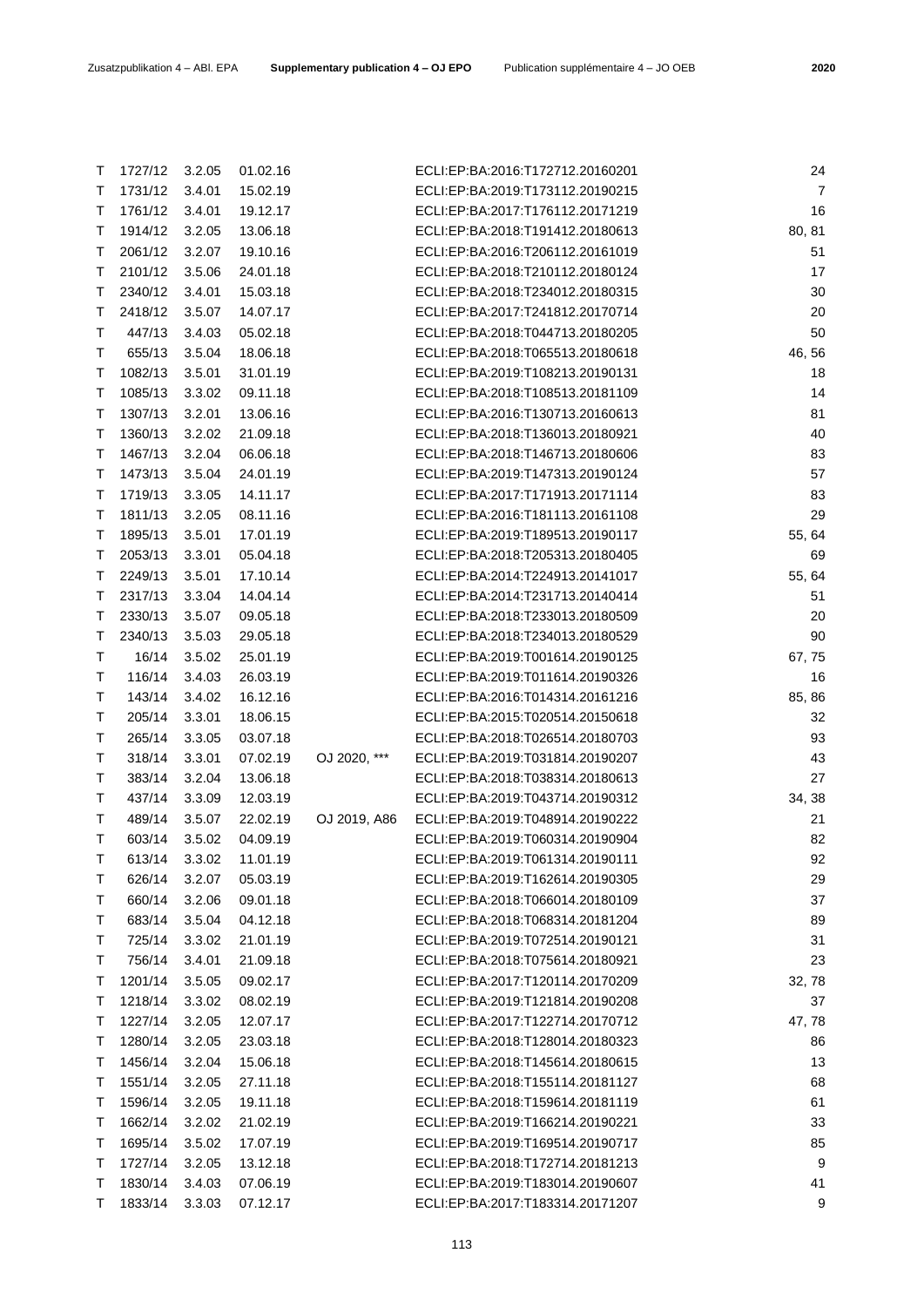| T | 52/15         | 3.3.09 | 04.04.19 |              | ECLI:EP:BA:2019:T005215.20190404 | 84, 85 |
|---|---------------|--------|----------|--------------|----------------------------------|--------|
| Τ | 131/15        | 3.4.03 | 10.10.19 |              | ECLI:EP:BA:2019:T013115.20191010 | 39     |
| Τ | 156/15        | 3.3.07 | 27.02.18 |              | ECLI:EP:BA:2018:T015615.20180227 | 78     |
| Т | 250/15        | 3.2.05 | 20.07.18 |              | ECLI:EP:BA:2018:T025015.20180720 | 29     |
| Τ | 280/15        | 3.2.04 | 07.03.19 |              | ECLI:EP:BA:2019:T028015.20190307 | 59     |
| Τ | 592/15        | 3.3.05 | 26.11.18 |              | ECLI:EP:BA:2018:T059215.20181126 | 42     |
| Т | 611/15        | 3.5.02 | 10.10.17 |              | ECLI:EP:BA:2017:T061115.20171010 | 73     |
| Τ | 924/15        | 3.3.02 | 21.01.19 |              | ECLI:EP:BA:2019:T092415.20190121 | 31     |
| Τ | 996/15        | 3.3.03 | 17.10.18 |              | ECLI:EP:BA:2018:T099615.20181017 | 81     |
| т | 1305/15       | 3.3.02 | 09.07.18 |              | ECLI:EP:BA:2018:T130515.20180709 | 30     |
| Τ | 1325/15       | 3.5.07 | 07.06.16 |              | ECLI:EP:BA:2016:T132515.20160607 | 87     |
| Τ | 1362/15       | 3.2.06 | 08.10.19 |              | ECLI:EP:BA:2019:T136215.20191008 | 35     |
| Τ | 1437/15       | 3.2.04 | 04.03.19 |              | ECLI:EP:BA:2019:T143715.20190304 | 72     |
| Τ | 1746/15       | 3.2.07 | 13.11.17 |              | ECLI:EP:BA:2017:T174615.20171113 | 58     |
| Τ | 1768/15       | 3.3.06 | 08.11.17 |              | ECLI:EP:BA:2017:T176815.20171108 | 30     |
| Τ | 2026/15       | 3.5.06 | 17.04.18 |              | ECLI:EP:BA:2018:T202615.20180417 | 69     |
| Τ | 2239/15       | 3.4.01 | 19.06.19 |              | ECLI:EP:BA:2019:T223915.20190619 | 11     |
| Τ | 2307/15       | 3.2.07 | 11.09.19 |              | ECLI:EP:BA:2019:T230715.20190911 | 51     |
| Τ | 2313/15       | 3.2.04 | 13.05.19 |              | ECLI:EP:BA:2019:T231315.20190513 | 60     |
| Τ | 198/16        | 3.5.04 | 20.03.18 |              | ECLI:EP:BA:2018:T019816.20180320 | 54     |
| Τ | 368/16        | 3.3.06 | 06.05.19 |              | ECLI:EP:BA:2019:T036816.20190506 | 71     |
| Τ | 448/16        | 3.2.04 | 23.05.19 |              | ECLI:EP:BA:2019:T044816.20190523 | 47     |
| Τ | 656/16        | 3.2.04 | 06.12.18 |              | ECLI:EP:BA:2018:T065616.20181206 | 79     |
| Τ | 688/16        |        |          |              | ECLI:EP:BA:2019:T068816.20190722 | 71     |
|   |               | 3.2.04 | 22.07.19 |              | ECLI:EP:BA:2019:T069416.20190515 |        |
| Τ | 694/16        | 3.3.09 | 15.05.19 |              |                                  | 15     |
| Τ | 817/16        | 3.5.07 | 10.01.19 |              | ECLI:EP:BA:2019:T081716.20190110 | 18     |
| Τ | 861/16        | 3.2.01 | 11.09.18 |              | ECLI:EP:BA:2018:T086116.20180911 | 48     |
| Τ | 1409/16       | 3.3.06 | 19.04.18 |              | ECLI:EP:BA:2018:T140916.20180419 | 10, 23 |
| Τ | 2072/16       | 3.5.05 | 03.07.19 |              | ECLI:EP:BA:2019:T207216.20190703 | 79     |
| Τ | 2081/16       | 3.5.03 | 15.11.18 |              | ECLI:EP:BA:2018:T208116.20181115 | 62     |
| Τ | 2406/16       | 3.3.05 | 21.09.17 |              | ECLI:EP:BA:2017:T240616.20170921 | 87     |
| Τ | 2707/16       | 3.5.07 | 11.12.18 |              | ECLI:EP:BA:2018:T270716.20181211 | 90, 91 |
| T | 54/17         | 3.5.01 | 16.08.18 |              | ECLI:EP:BA:2018:T005417.20180816 | 26, 52 |
| Τ | 181/17        | 3.3.09 | 07.06.18 |              | ECLI:EP:BA:2018:T018117.20180607 | 82     |
| Τ | 184/17 3.2.04 |        | 23.10.19 |              | ECLI:EP:BA:2019:T018417.20191023 | 76     |
| т | 439/17        | 3.4.03 | 07.05.19 |              | ECLI:EP:BA:2019:T043917.20190507 | 59     |
| Τ | 802/17        | 3.2.06 | 05.10.18 |              | ECLI:EP:BA:2018:T080217.20181005 | 70     |
| Τ | 831/17        | 3.5.03 | 25.02.19 | OJ 2019, A76 | ECLI:EP:BA:2019:T083117.20190225 | 49     |
| Т | 1525/17       | 3.2.01 | 23.05.19 |              | ECLI:EP:BA:2019:T152517.20190523 | 69,78  |
| Τ | 1567/17       | 3.5.04 | 13.02.18 |              | ECLI:EP:BA:2018:T156717.20180213 | 64     |
| Τ | 1897/17       | 3.4.01 | 14.02.18 |              | ECLI:EP:BA:2018:T189717.20180214 | 87     |
| Τ | 2377/17       | 3.5.07 | 03.12.18 |              | ECLI:EP:BA:2018:T237717.20181203 | 91     |
| T | 2699/17       | 3.2.08 | 22.01.19 |              | ECLI:EP:BA:2019:T269917.20190122 | 6, 91  |
| Τ | 47/18         | 3.3.05 | 06.02.19 |              | ECLI:EP:BA:2019:T004718.20190206 | 81     |
| Т | 590/18        | 3.2.08 | 04.07.18 |              | ECLI:EP:BA:2018:T059018.20180704 | 45     |
| Τ | 623/18        | 3.5.06 | 07.01.19 |              | ECLI:EP:BA:2019:T062318.20190107 | 65     |
| Т | 858/18        | 3.5.02 | 20.05.19 |              | ECLI:EP:BA:2019:T085818.20190520 | 51     |
| т | 1063/18       | 3.3.04 | 05.12.18 |              | ECLI:EP:BA:2018:T106318.20181205 | 2, 4   |

T 1845/14 3.3.03 08.11.18 ECLI:EP:BA:2018:T184514.20181108 24 T 1904/14 3.5.02 04.07.19 ECLI:EP:BA:2019:T190414.20190704 74 T 1931/14 3.2.04 21.02.18 ECLI:EP:BA:2018:T193114.20180221 13 T 2324/14 3.5.06 04.10.17 ECLI:EP:BA:2017:T232414.20171004 69